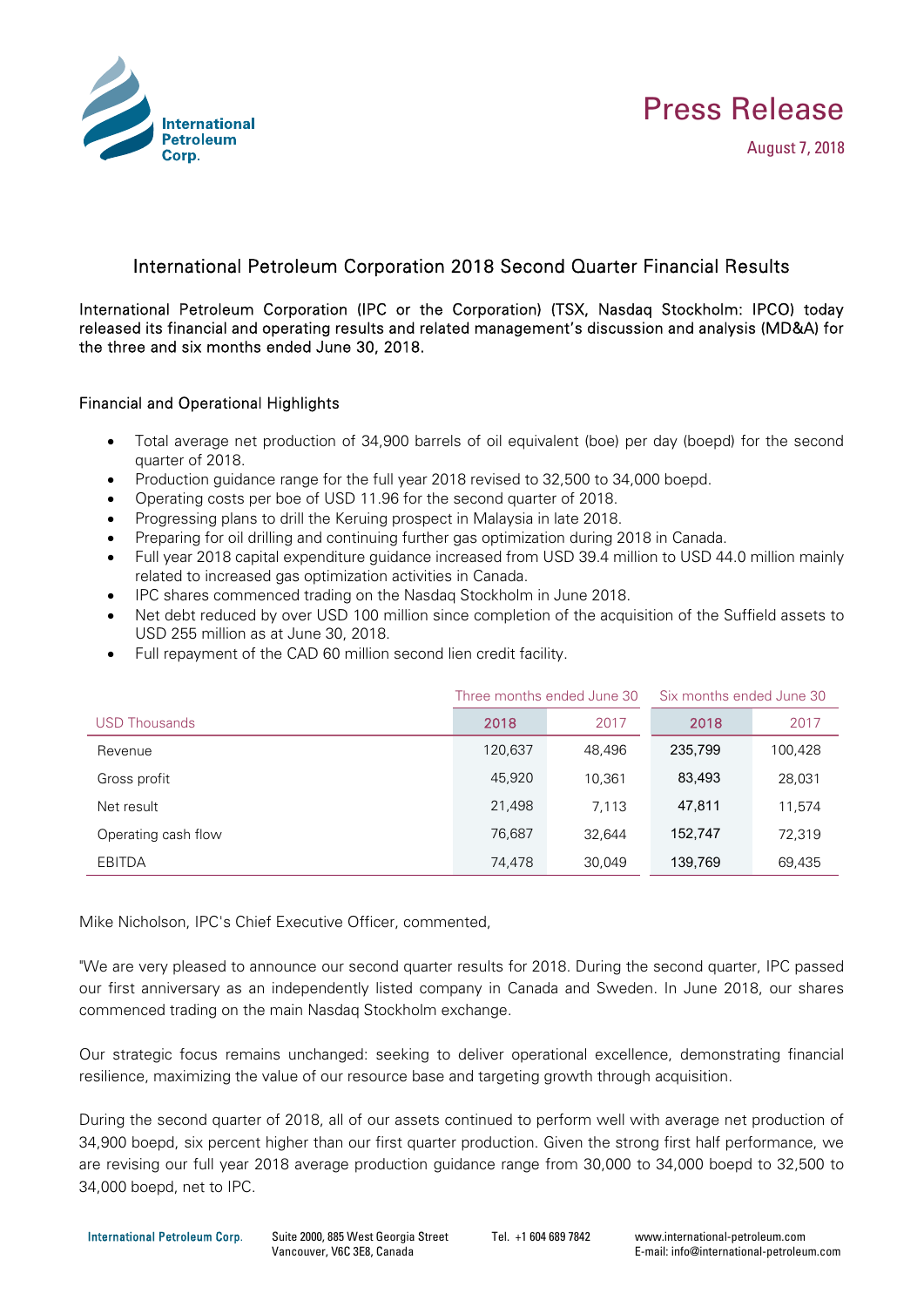Second quarter operating costs per boe were ahead of guidance at USD 11.96.

We delivered a robust financial performance during the second quarter of 2018 generating operating cash flow of USD 77 million. This allowed IPC to pay the CAD 12 million deferred payment for the acquisition of the Suffield assets in Canada, fund our capital expenditure program and reduce net debt from USD 309 million at the end of the first quarter to USD 255 million by the end of the second quarter. First half 2018 operating cash flow was in excess of USD 150 million and net debt reduction was in excess of USD 100 million since completion of the Suffield acquisition in early January 2018.

In Malaysia, following positive results from the previous infill drilling programs and continued good reservoir performance, we continue to assess potential further infill drilling on the Bertam field. In addition, we are progressing plans to drill the Keruing prospect in late 2018, subject to regulatory approval and rig contracting. In Canada, we are preparing for the launch of the first oil drilling campaign in the Suffield assets since 2014, with six wells expected to be completed by the end of 2018. Work runs in parallel to mature additional oil drilling and water injection candidates to extend the program into 2019. In addition, the immediate focus for the Suffield assets is on gas optimization efforts to offset natural declines.

We are increasing our capital expenditure quidance for 2018 to USD 44.0 million from 39.4 million mainly related to increased gas optimization activities in Canada.

IPC also remains proactive in looking for additional acquisition opportunities that we believe can add long term shareholder value."

*International Petroleum Corp. (IPC) is an international oil and gas exploration and production company with a high quality portfolio of assets*  located in Canada, Malaysia and Europe, providing a solid foundation for organic and inorganic growth. IPC is a member of the Lundin Group *of Companies. IPC is incorporated in Canada and IPC's shares are listed on the Toronto Stock Exchange (TSX) and the Nasdaq Stockholm exchange under the symbol "IPCO".* 

For further information, please contact:

Rebecca Gordon

VP Corporate Planning and Investor Relations rebecca.gordon@international-petroleum.com Tel: +41 22 595 10 50

Robert Eriksson Media Manager reriksson@rive6.ch Tel: +46 701 11 26 15

This information is information that International Petroleum Corporation is required to make public pursuant to the EU Market Abuse Regulation and the Securities Markets Act. The information was submitted for publication, through the contact persons set out above, at 07:30 CET on August 7, 2018. The Corporation's unaudited interim condensed consolidated financial statements and management's discussion and analysis (MD&A) have been filed on SEDAR (www.sedar.com) and are also available on the Corporation's website (www.international-petroleum.com).

Or

#### Forward-Looking Statements

This press release contains statements and information which constitute "forward-looking statements" or "forward-looking information" (within the meaning of applicable securities legislation). Such statements and information (together, "forward-looking statements") relate to future events, including the Corporation's future performance, business prospects or opportunities. Actual results may differ materially from those expressed or implied by forward-looking statements. The forward-looking statements contained in this press release are expressly qualified by this cautionary statement. Forward-looking statements speak only as of the date of this press release, unless otherwise indicated. IPC does not intend, and does not assume any obligation, to update these forward-looking statements, except as required by applicable laws.

All statements other than statements of historical fact may be forward-looking statements. Any statements that express or involve discussions with respect to predictions, expectations, beliefs, plans, projections, forecasts, guidance, budgets, objectives, assumptions or future events or performance (often, but not always, using words or phrases such as "seek", "anticipate", "plan", "continue", "estimate", "expect", "may", "will", "project", "forecast", "predict", "potential", "targeting", "intend", "could", "might", "should", "believe", "budget" and similar expressions) are not statements of historical fact and may be "forward-looking statements". Forward-looking statements include, but are not limited to, statements with respect to: our intention to continue to implement our strategies to build long-term shareholder value; IPC's intention to review future potential growth opportunities; our belief that our resource base will provide feedstock to add to reserves in the future; the ability of our high quality portfolio of assets to provide a solid foundation for organic and inorganic growth; organic growth opportunities in France, including the Villeperdue and the Vert-la-Gravelle projects and potential deeper prospectivity within the new 3D area acquired in late 2017; results of previous infill drilling and the potential for future infill drilling in Malaysia; the drilling of the Keruing prospect in Malaysia and the development options if drilling is successful; future development potential of the Suffield operations, including oil drilling and gas optimization; potential acquisition opportunities; estimates of reserves; estimates of contingent resources; estimates of prospective resources; the ability to generate free cash flows and use that cash to repay debt and to continue to deleverage; and future drilling and other exploration and development activities. Statements relating to "reserves" and "contingent resources" are also deemed to be forward-looking statements, as they involve the implied assessment, based on certain estimates and assumptions, that the reserves and resources described exist in the quantities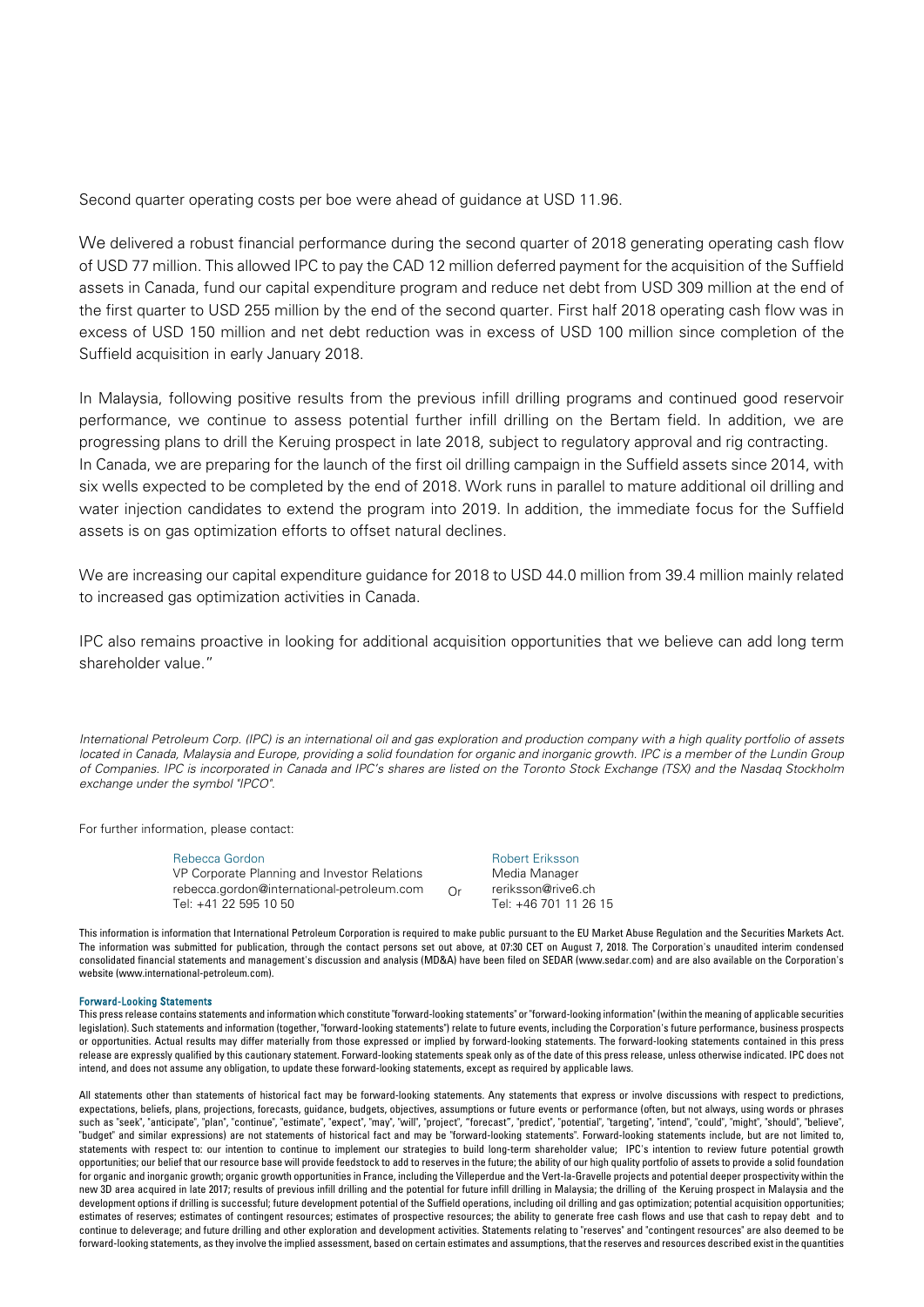predicted or estimated and that the reserves and resources can be profitably produced in the future. Ultimate recovery of reserves or resources is based on forecasts of future results, estimates of amounts not yet determinable and assumptions of management.

The forward-looking statements are based on certain key expectations and assumptions made by IPC, including expectations and assumptions concerning: prevailing commodity prices and currency exchange rates; applicable royalty rates and tax laws; interest rates; future well production rates and reserve and contingent resource volumes; operating costs; the timing of receipt of regulatory approvals; the performance of existing wells; the success obtained in drilling new wells; anticipated timing and results of capital expenditures; the sufficiency of budgeted capital expenditures in carrying out planned activities; the timing, location and extent of future drilling operations; the successful completion of acquisitions and dispositions; the benefits of acquisitions; the state of the economy and the exploration and production business in the jurisdictions in which IPC operates and globally; the availability and cost of financing, labour and services; and the ability to market crude oil, natural gas and natural gas liquids successfully.

Although IPC believes that the expectations and assumptions on which such forward-looking statements are based are reasonable, undue reliance should not be placed on the forward-looking statements because IPC can give no assurances that they will prove to be correct. Since forward-looking statements address future events and conditions, by their very nature they involve inherent risks and uncertainties. Actual results could differ materially from those currently anticipated due to a number of factors and risks. These include, but are not limited to: the risks associated with the oil and gas industry in general such as operational risks in development, exploration and production; delays or changes in plans with respect to exploration or development projects or capital expenditures; the uncertainty of estimates and projections relating to reserves, resources, production, revenues, costs and expenses; health, safety and environmental risks; commodity price and exchange rate fluctuations; interest rate fluctuations; marketing and transportation; loss of markets; environmental risks; competition; incorrect assessment of the value of acquisitions; failure to complete or realize the anticipated benefits of acquisitions or dispositions; the ability to access sufficient capital from internal and external sources; failure to obtain required regulatory and other approvals; and changes in legislation, including but not limited to tax laws, royalties and environmental regulations. Readers are cautioned that the foregoing list of factors is not exhaustive.

Additional information on these and other factors that could affect IPC, or its operations or financial results, are included in the Corporation's Annual Information Form (AIF) for the year ended December 31, 2017 (See "Cautionary Statement Regarding Forward-Looking Information", "Reserves and Resources Advisory" and "Risk Factors") and other reports on file with applicable securities regulatory authorities, including previous financial reports, management's discussion and analysis and material change reports, which may be accessed through the SEDAR website (www.sedar.com) or IPC's website (www.international-petroleum.com).

#### Non-IFRS Measures

References are made in this press release to "operating cash flow" (OCF), "Earnings Before Interest, Tax, Depreciation and Amortization" (EBITDA), "operating costs" and "net debt"/"net cash", which are not generally accepted accounting measures under International Financial Reporting Standards (IFRS) and do not have any standardized meaning prescribed by IFRS and, therefore, may not be comparable with definitions of OCF, EBITDA, operating costs and net debt/net cash that may be used by other public companies. Non-IFRS measures should not be considered in isolation or as a substitute for measures prepared in accordance with IFRS.

Management believes that OCF, EBITDA, operating costs and net debt/net cash are useful supplemental measures that may assist shareholders and investors in assessing the cash generated by and the financial performance and position of the Corporation. Management also uses non-IFRS measures internally in order to facilitate operating performance comparisons from period to period, prepare annual operating budgets and assess the Corporation's ability to meet its future capital expenditure and working capital requirements. Management believes these non-IFRS measures are important supplemental measures of operating performance because they highlight trends in the core business that may not otherwise be apparent when relying solely on IFRS financial measures. Management believes such measures allow for assessment of the Corporation's operating performance and financial condition on a basis that is more consistent and comparable between reporting periods. The Corporation also believes that securities analysts, investors and other interested parties frequently use non-IFRS measures in the evaluation of issuers.

The definition and reconciliation of each non-IFRS measure is presented in IPC's MD&A (See "Non-IFRS Measures" therein).

#### Disclosure of Oil and Gas Information

This press release contains references to estimates of gross 2P reserves attributed to the Corporation's oil and gas assets. Gross reserves are the total working interest reserves before the deduction of any royalties and including any royalty interests receivable.

Reserve estimates, contingent resource estimates, prospective resource estimates and estimates of future net revenue in respect of IPC's oil and gas assets in France, Malaysia and the Netherlands are effective as of December 31, 2017 and were prepared by IPC and audited by ERC Equipoise Ltd. (ERCE), an independent qualified reserves auditor, in accordance with National Instrument 51-101 – *Standards of Disclosure for Oil and Gas Activities* (NI 51-101) and the Canadian Oil and Gas Evaluation Handbook (the COGE Handbook), and using McDaniel's January 1, 2018 price forecasts as referred to below.

Reserves estimates, contingent resource estimates and estimates of future net revenue in respect of IPC's oil and gas assets in Canada are effective as of January 5, 2018, being the completion date for the acquisition of these assets by IPC, and were evaluated by McDaniel & Associates Consultants Ltd. (McDaniel), an independent qualified reserves evaluator, in accordance with NI 51-101 and the COGE Handbook, and using McDaniel's January 1, 2018 price forecasts. The volumes are reported and aggregated by IPC in this presentation as being as at December 31, 2017.

The price forecasts used in the reserve audit / evaluation are available on the website of McDaniel (www.mcdan.com), and are contained in the AIF.

"2P reserves" means IPC's gross proved plus probable reserves. "Proved reserves" are those reserves that can be estimated with a high degree of certainty to be recoverable. It is likely that the actual remaining quantities recovered will exceed the estimated proved reserves. "Probable reserves" are those additional reserves that are less certain to be recovered than proved reserves. It is equally likely that the actual remaining quantities recovered will be greater or less than the sum of the estimated proved plus probable reserves.

Contingent resources are those quantities of petroleum estimated, as of a given date, to be potentially recoverable from known accumulations using established technology or technology under development, but which are not currently considered to be commercially recoverable due to one or more contingencies. Contingencies are conditions that must be satisfied for a portion of contingent resources to be classified as reserves that are: (a) specific to the project being evaluated; and (b) expected to be resolved within a reasonable timeframe. Contingencies may include factors such as economic, legal, environmental, political, and regulatory matters, or a lack of markets. It is also appropriate to classify as contingent resources the estimated discovered recoverable quantities associated with a project in the early evaluation stage. Contingent resources are further classified in accordance with the level of certainty associated with the estimates and may be sub-classified based on a project maturity and/or characterized by their economic status.

There are three classifications of contingent resources: low estimate, best estimate and high estimate. Best estimate is a classification of estimated resources described in the COGE Handbook as being considered to be the best estimate of the quantity that will be actually recovered. It is equally likely that the actual remaining quantities recovered will be greater or less than the best estimate. If probabilistic methods are used, there should be at least a 50% probability that the quantities actually recovered will equal or exceed the best estimate.

Contingent resources are further classified based on project maturity. The project maturity subclasses include development pending, development on hold, development unclarified and development not viable. All of the Corporation's contingent resources are classified as development unclarified. Development unclarified is defined as a contingent resource that requires further appraisal to clarify the potential for development and has been assigned a lower chance of development until contingencies can be clearly defined.